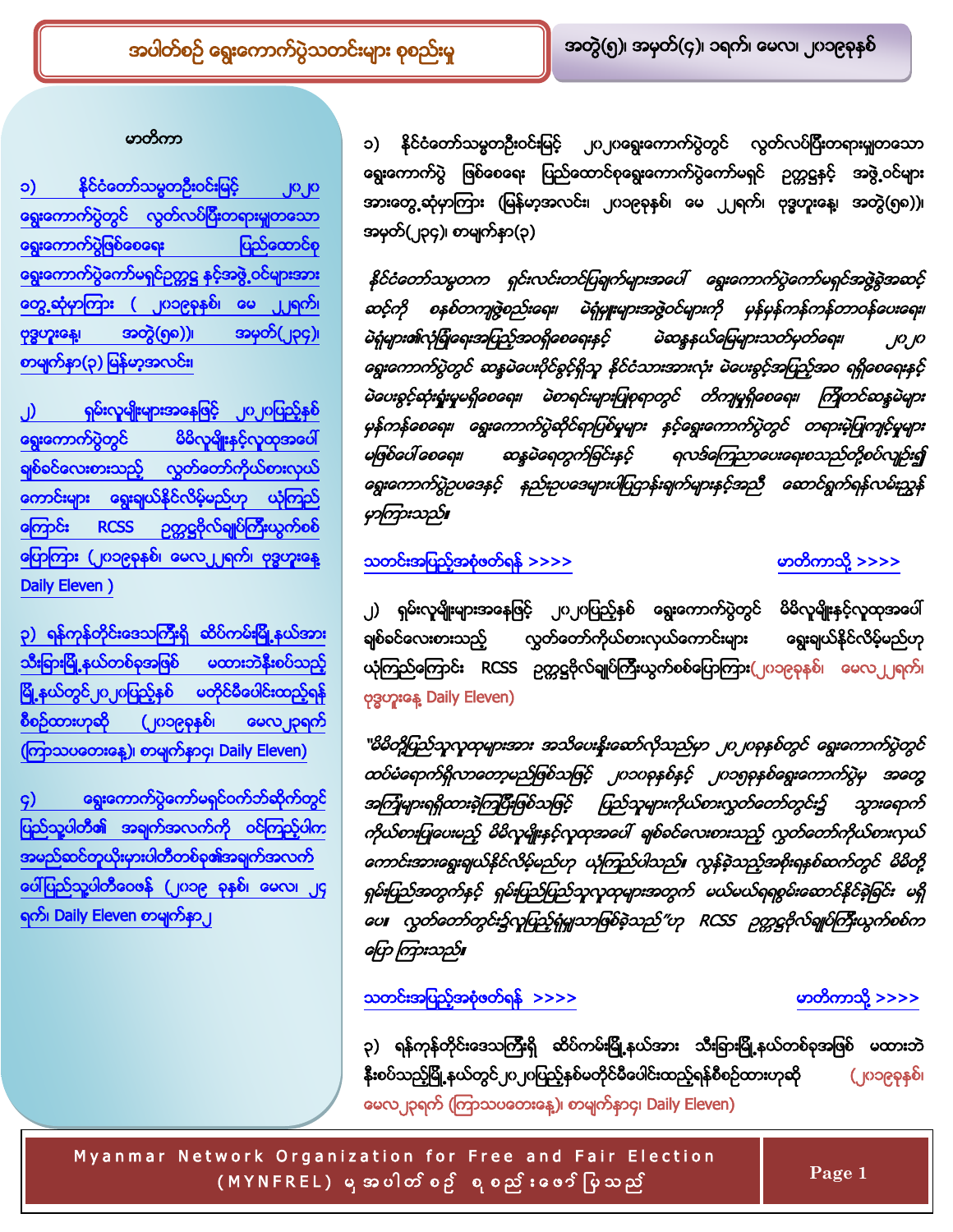### မာတိကာ

[၅](#page-1-1)) ရွေးကောက်ပွဲဆိုင်ရာ ကိ**စ္စ**ရပ်များအတွက် ပြည်ထောင်စုရွေးကောက်ပွဲကော်မရှင်နှင့်တွေ့ l သုံဆွေးနွေးလိုကြောင်းပြည်နိုင်မြိုးပါတီအပါအ ဝင်နိုင်ငံရေးပါတီ၂၆ပါတီအိတ်ဗွင့်ပေးစာပေးပို့ တာင်းဆို(၂၀၁၉ခုနှစ်၊ ဖေလ၂ရေက်၊ (အင်္ဂါနေ့)၊ Daily Eleven )

<span id="page-1-0"></span><mark>၆) ပြည်ထောင်စုရွေးကောက်ပွဲကော်မရှင်</mark> ဉတ္တဋ္ဌဦးလှသိန်း IFES၊ [Hornbill](#page-2-1)နှင့် [MYNFREL](#page-2-1)အဖွဲ့တို့မှ ကိုယ်စားလှယ်များအား လက်ခံတွေ့ဆုံ (၂၀၁၉ခုနှစ်၊ မေ၃ပရက်၊ ကြာသပတေးနေ့၊ အတွဲ(၅၈)၊ အမှတ်(၂၄၂)၊ စာမျက်နာ၅)

ရန်ကုန်တိုင်းဒေသကြီးရှိဆိပ်ကမ်းမြို့နယ်အား သီးခြားနယ်တစ်ခုအဖြစ် မထားဘဲနီးစပ်သည့် မြို့နယ်တွင် ၂၀၂၀ပြည့်နှစ်မတိုင်မီ ပေါင်းထည့်ရန်စီစဉ်ထားကြောင်း ဗိုလ်တထောင်မြို့နယ် ပြည့်သူ့လွှတ်တော်ကိုယ်စားလှယ်ဒေါ် မေစိုးက ပြောကြားသည်။

T

ဆ မဲပေးနိုင်သည့် လူဦးရေစလခန့်သာရှိသည့်အတွက် နီးစပ်သည့်မြို့နယ်တွင် ပေါင်းထည့်ရန် စီစဉ်ခြင်းဖြစ်ကြောင်း ဒေါ် မေစိုးကပြောကြားသည်။

ယင်းဆိပ်ကမ်းမြို့နယ်အား အခြားမြို့နယ်တစ်ခုတွင် ပေါင်းထည့်ရန် စီစဉ်ခြင်းမှာ၂ပ၁စခုနှစ် ကြားဖြတ်ရွေးကောက်ပွဲတွင်NLD ပါတီက မဲရှုံးစဲ့သည့်အတွက်ဖြစ်နိုင်ကြောင်း ဝေဖန်ပြောဆို မှုများ ရှိနေသော်လည်း ထိုသို့မဟုတ်ကြောင်း ဒေါ် မေစိုးကရှင်းပြသည်။

ပြည်ထောင်စုကြံ့ခိုင်ရေးနှင့်ဇွံဖြိုးရေးပါတီ ကြောရေးဆိုခွင့်ရှိသူ ဦးသိန်းထွန်းဦးအား ဆက်သွယ်မေးမြန်းရာ "ဒါက ဖြစ်နိုင်တယ်၊ မဖြစ်နိုင်တယ်ဆိုတာ သေရာမလေ့လာ ရသေးဘူး။ မြို့နယ်ပေါင်းထည့်မယ်ဆိုတာကတော့အဖြေက ရှင်းရှင်းလေး ပါ။သူတို့တတွေရှုံးခဲ့တဲ့နယ်မြေကို မရှုံးအောင်လို့လုပ်တယ်ဆိုတဲ့သဘောမျိုး သက်ရောက်တဲ့ အပြုအမှုမျိုးကမြန်မြန်ဆန်ဆန်ကြီး လုပ်တော့ ပိုပြီးတော့ပေါ် လွင်တာပေ့ါ"ဟုမြောကြားသည်။

### [>>>>](#page-5-0) ႔ [>>>>](#page-0-0)

၄) ရွေးကောက်ပွဲကော်မရှင်ဝက်ဘ်ဆိုက်တွင် ပြည်သူ့ပါတီ၏ အချက်အလက်ကို ဝင်ကြည့်ပါက အမည်ဆင်တူယိုးမှားပါတီတစ်ခု၏အချက် အလက် ပေါ်ပြည်သူ့ပါတီဝေဖန် (၂၀၁၉ ခုနှစ်၊ မေလ၊ ၂၄ ရက်၊ Daily Eleven စာမျက်နှာ၂

"ကျွန်တော်တို့သိတာသည် ပြည်သူ့ပါတီလို့ ဝင်ကြည့်တဲ့အခါမှာ လူထုပါတီ ကျလာတယ်။ လူထုပါတီနဲ့ပတ်သက်တာ ကျလာတယ်။ အဲဒီလိုအဖြစ်အပျက်သည် ဘာကြောင့်ဖြစ်တယ် ဆိုတာတော့ ကျွန်တော်တို့လည်းမသိဘူး။ဒါကို ရှင်းလင်းတင်ပြရမှာက UECရဲ့ တာဝန်ဖြစ် တယ်လို့ကျွန်တော်တို့ကယူဆတယ်"ဟုပြည်သူ့ပါတီအထွေထွေအတွင်းရေးမျူးဦးရဲနိုင်အောင်က ကြောကြားသည်။

## <span id="page-1-1"></span>သတင်းအပြည့်အစုံဖတ်ရန်[>>>>](#page-6-0) ကားကားကားကားကားကားကို သားသား

၅) ရွေးကောက်ပွဲဆိုင်ရာ ကိစ္စရပ်များအတွက် ပြည်ထောင်စုရွေးကောက်ပွဲကော်မရှင်နှင့် <mark>တွေ့ သုံဆွေးနွေးလိုကြောင်း ပြည်နိင်ဖြိုးပါတီအပါအဝင်နိုင်ငံရေးပါတီ၂၆ပါတီ အိတ်ဇွင့်ပေးစာ</mark> <mark>ေးပို့တောင်းဆို (၂</mark>၀၁၉ခုနှစ်၊ မေလ၂ရေက်၊ (အင်္ဂါနေ့)၊ Daily Eleven )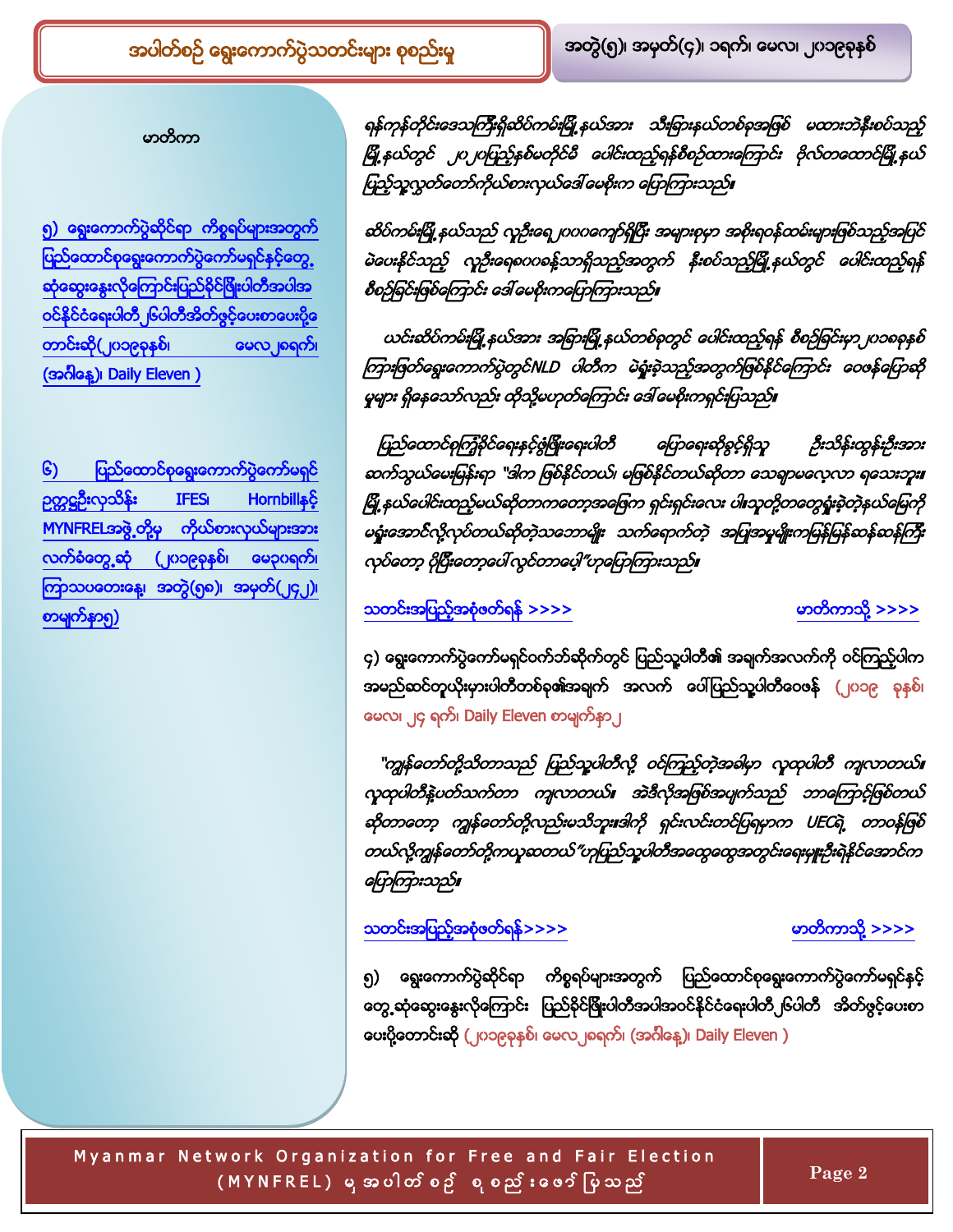မြန်မာနိုင်ငံ လွတ်လပ်ပြီး တရားမှူတသော ရွေးကောက်ပွဲ စောင့်ကြည့်ရေးကွန်ရက်အဖွဲ့ (MYNFREL)

၏

# <span id="page-2-1"></span>G

<mark>"လွတ်လပ်၍ တရားမှုုတသောရွေး</mark>ကောက်ပွဲ မ<mark>ျားဖြင</mark>့် ဒီမိုကရေစီစနစ်ထွန်းကားသော မြန်မာနိုင်ငံ"

### Our Vision

"A state with Thriving Democracy through Free and Fair Elections"

ရည်မှန်းချက်

<sup>း</sup>ဒီမိုကရေစီစံနှန်းများနှင့်ကိုက်ညီသော ရွေးကောက်ပွဲ များ ပုံမှန်ကျင်းပနိုင်ရန် ကွန်ရက်ရှိတ်ဆက်ဆောင် ရွက်ခြင်း"

### <span id="page-2-0"></span>Our Mission

"Networking to Support for Holding Genuine Elections with Democratic Norms"

" လွတ်လပ်ပြီး တရားမှုုတတဲ့ရွေးကောက်ပွဲဖြစ်ဖို့ဆိုတဲ့ဟာက နိုင်ငံရေးပါတီတွေရဲ့ တောင်းဆို ရက်၊ လိုလားရက်၊ ညှိနှိုင်းရက်ပေ့ါနော်။ ဒီဟာတွေသည် ပြည်ထောင်စုရွေးကောက်ပွဲ ကော်မရှင်နဲ့ တစ်သွေးတည်းတစ်သားတည်းထိတွေ့ပြီးတော့ ညှိနှိုင်းဆောင်ရွက်နေကြရမယ့် ကိစ္စဖြစ်တယ်။ အခုတော့ ဒီကော်မရှင်ရဲ့ သက်တမ်းသုံးနစ်ကျော်အတွင်းမှာ သုံးကြိမ်တည်း ဆို တော့ အလွန်အင်မတန်မှလည်းနည်းတယ်။ တွေ့ခဲ့တဲ့သုံးကြိမ်ကလည်း နေ့တစ်ပိုင်းပဲတွေ့ခဲ့ ရတယ်။ သူတို့ပြောတဲ့ဟာကို အဓိကနားထောင်ခဲ့ရပြီးတော့ မိမိတို့ပါတီတွေဘက်ကတင်ပြမှုက အချိနအငမတနမ္ နည္းပါးတယ္။ ဒါေတာင္ဝို့အခု တွေဆု အတာတစ်ခုပေးပြီးတဲ့အခါကျတော့ သင့်တင့်တဲ့ရက်မှာ နိုင်ငံရေးပါတီတွေနဲ့ မျက်နှာရျင်းဆိုင် ၀ော့ဆုံပြီးတော့ဆွေးနွေးဖို့အတွက် အခုလိုတောင်းဆိုထားခြင်းဖြစ်ပါတယ်" ဟုပြည်ခိုင်ဖြိုးပါတီ ကြောရေးဆိုခွင့်ရှိသူ ဦးသိန်းတွန်းဦးက ပြောကြားသည်။

T

## [>>>>](#page-8-0) ႔[>>>>](#page-0-0)

၆) ပြည်ထောင်စုရွေးကောက်ပွဲကော်မရှင် ဥတ္တဋ္ဌဦးလှသိန်း IFES၊ Hornbillနှင့် MYNFRELအဖွဲ့တို့မှ ကိုယ်စားလှယ်များအား လက်ခံတွေ့ဆုံ (၂၀၁၉ခုနှစ်၊ မေ၃၀ရက်၊ ကြာသပတေးနေ့၊ အတွဲ(၅၈)၊ အမှတ်(၂၄၂)၊ စာမျက်နာ၅)

IFES၊ Hornbillနှင့် MYNFREL အဖွဲ့တို့မှ  $\infty$ နိုင်ငံသားအသိပညာပေးသင်တန်းစီမံကိန်း "2020 First Time Youth Voters Program" (ပထမဝိုင်း) ဆောင်ရွက်ခဲ့ခြင်းနှင့်စပ်လျဉ်း၍ သင်တန်းပို့ချသည့် ရည်ရွယ်ချက်၊ ပို့ချခဲ့သည့် သင်တန်းသားများအခြေအနေ ၊သင်တန်းပို့ရျသည့်နေရာများနှင့် အကြိမ်အရေအတွက်၊ ပို့ရျခဲ့ သည့်သင်ခန်းစာများ၊ သင်တန်းပို့ချရာတွင်တွေကြုံရသည့် အခြေအနေများ၊ အနေဖြင့်ဆောင်ရွက်ရာတွင် ပိုမိုအဆင်မြေစေရန်လိုအပ်ချက်များကို ရှင်းလင်းတင်ပြ ရဲကြသည်။

# [>>>>](#page-9-0) ႔[>>>>](#page-0-0)

၁) နိုင်ငံတော်သမ္မတဦးဝင်းမြင့်၂ဂ၂ဂရွေးကောက်ပွဲတွင် လွတ်လပ်ပြီးတရားမှုုတသော <mark>ရွေး</mark>ကောက်ပွဲဖြစ်စေရေး ပြည်ထောင်စုရွေးကောက်ပွဲကော်မရှင်ဥတ္တဋ္ဌနှင့် အဖွဲ့ဝင်များ အားတွေ့ ဆုံမှာကြား (မြန်မာ့အလင်း၊ ၂၀၁၉ခုနှစ်၊ မေ ၂၂ရက်၊ ဗုဒ္ဓဟူးနေ့၊ အတွဲ(၅၈))၊ အမှတ်(၂၃၄)၊ စာမျက်နာ(၃)

နိုင်ငံတော်သမ္မတဦးဝင်းမြင့် ၂ဂ၂ဂရွေးကောက်ပွဲတွင် လွတ်လပ်၍တရားမှုုတသော ရွေးကောက်ပွဲဖြစ်စေရေးအတွက် ပြည်ထောင်စုရွေးကောက်ပွဲကော်မရှင် ဉက္ကဋ္ဌဦးလှသိန်းနှင့် အဖွဲဝင်များအား ယနေ့နံနက်၁ပနာရီတွင် နေပြည်တော်ရှိ နိုင်ငံတော်သမ္မတအိမ်တော် ဧည့်ခန်း၌ တွေ့ဆုံကြသည်။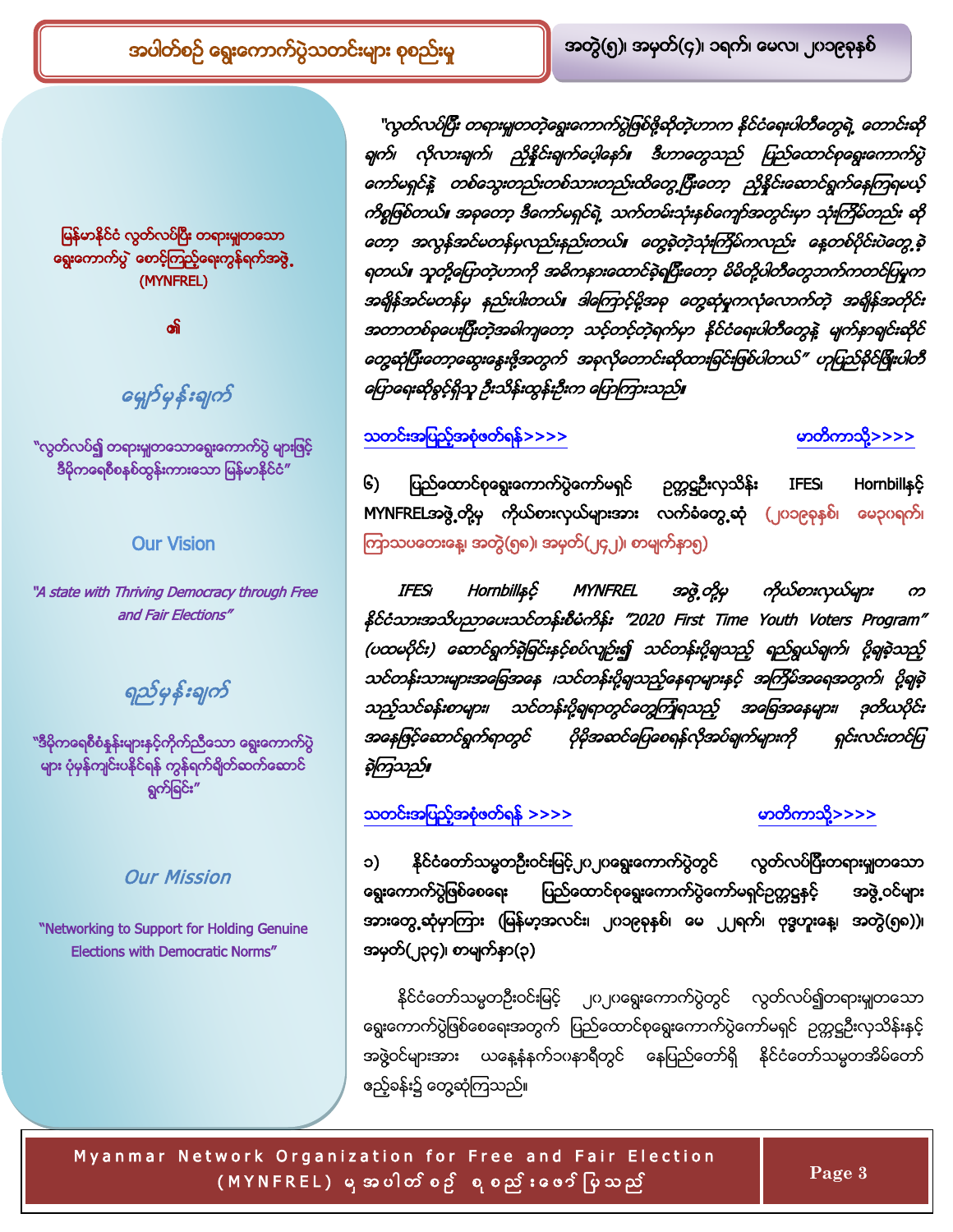<u>သတင်းစုစည်းမှု မှတ်တမ်း</u>

ထုတ်ဝေသည့် ရက်စွဲ - ၁ရက်၊ မေလ၊၂ပ၁၉ရနှစ်

စီစဉ်ရေးသားသူ- မော်ရှေးမိုး

ဒီဇိုင်း - မော်ရှေးမိုး

သတင်းအရျက်အလက်စုစည်းသူ - မေဇင်ကျော်

စီစဉ်သူ - မြန်မာနိုင်ငံ လွတ်လပ်ပြီး တရားမှုုတသော <mark>ရွေး</mark>ကောက်ပွဲ စောင့်ကြည့်ရေးကွန်ရက်အဖွဲ့ (MYNFREL)

လိပ်စာ - အမှတ် (၁၆၂)၊ ၄လွှာ၊ ဘယ်ဘက်၊ ၄၆လမ်းနှင့် ဗိုလ်ချုပ်အောင်ဆန်းလမ်းထောင့်၊ ပုဇွန်တောင်မြို့နယ်၊ ရန်ကုန်။

<span id="page-3-0"></span>ဖုန်း - ၀၉ ၂၆၃၂ ၁၅၆၄၃

Email : **[myanmar.mynfrel@gmail.com](mailto:Myanmar.mynfrel@gmail.com)**

Website : www.mynfrel.org

ရေးဦးစွာ ပြည်ထောင်စုရွေးကောက်ပွဲကော်မရှင်ဥက္ကဋ္ဌဦးလှသိန်းက ၂ပ၂ပ ရွေးကောက်ပွဲ အတွက်အခြေခံမဲစာရင်းများပြုစုနေမှု၊ ကော်မရှင်အဖွဲ့့ စွဲအဆင့်ဆင့်ကို ရွေးကောက်ပွဲလုပ်ငန်း စဉ်များ သင်တန်းပို့ချနေမှု၊ ရွေးကောက်ပွဲအကြိုကာလ၊ ရွေးကောက်ပွဲကာလနှင့် ရွေးကောက်ပွဲ အလွန်ကာလတို့တွင် ဆောင်ရွက်မည့်လုပ်ငန်းစဉ်များနှင့်စပ်လျဉ်း၍ ရှင်းလင်း တင်ပြသည်။

T

နိုင်ငံတော်သမ္မတက ရှင်းလင်းတင်ပြချက်များအပေါ် ရွေးကောက်ပွဲကော်မရှင်အဖွဲ့့ခွဲ အဆင့် ဆင့်ကို စနစ်တကျဖွဲ့စည်းရေး၊ မဲရုံမှူးများအဖွဲ့ဝင်များကို မှန်မှန်ကန်ကန် တာဝန်ပေး ရေး၊ မဲရုံများ၏လုံခြုံရေးအပြည့်အဝရှိစေရေးနှင့် မဲဆန္ဒနယ်မြေများသတ်မှတ်ရေး၊ ၂၀၂၀ ရွေးကောက်ပွဲတွင် ဆန္ဒမဲပေးပိုင်ခွင့်ရှိသူ နိုင်ငံသားအားလုံး မဲပေးခွင့်အပြည့်အဝ ရရှိစေရေးနှင့် မဲပေးခွင့်ဆုံးရှုံးမှုမရှိစေရေး၊ မဲစာရင်းများပြုစုရာတွင် တိကျမှုရှိစေရေး၊ ကြိုတင်ဆန္ဒမဲများ မှန်ကန်စေရေး၊ ရွေးကောက်ပွဲဆိုင်ရာပြစ်မှုများ နှင့်ရွေးကောက်ပွဲတွင် တရားမဲ့ပြုကျင့်မှုများ မဖြစ်ပေါ် စေရေး၊ ဆန္ဒမဲရေတွက်ခြင်းနှင့် ရလဒ်ကြေညာပေးရေးစသည်တို့စပ်လျဉ်း၍ ရွေးကောက်ပွဲဥပဒေနှင့် နည်းဥပဒေများပါပြဌာန်းချက်များနှင့်အညီ ဆောင်ရွက်ရန်လမ်းညွှန် မှာကြားသည်။ တွေ့ဆုံပွဲသို့ပြည်ထောင်စုအစိုးရအဖွဲ့ ရုံးဝန်ကြီးဌာန ပြည်ထောင်စုဝန်ကြီး ဉီးမင်းသူ၊ ပြည်ထောင်စုရွေးကောက်ပွဲကော်မရှင်ဉက္ကဋ္ဌဦးလှသိန်း၊ ကော်မရှင်အဖွဲ့ဝင်များ ဖြစ်ကြသည့် ဦးအောင်မြင့်၊ ဦးစိုးရယ်၊ ဦးထွန်းခင်၊ ဦးလှတင့်၊ ဦးမြင့်နိုင်၊ ဦးသန်းဋ္ဌေး၊ ဦးညွှန့်စိန်၊ ဦးသက်ထွန်း၊ ဦးမြင့်အောင်၊ ဦးစောဒယ်နီရယ်ကြည်၊ ဦးအောင်စိုးဝင်း၊ ဦးသန်းအောင်၊ ဦးမင်းဆွေနှင့် ဦးဆွေတင့်လွင် တို့တက်ရောက်ကြသည်။

## မာတိကာသို့>>>>

၂) ရှမ်းလူမျိုးများအနေဖြင့် ၂၀၂၀ပြည့်နှစ်ရွေးကောက်ပွဲတွင် မိမိလူမျိုးနှင့် လူထုအပေါ် လွှတ်တော်ကိုယ်စားလှယ်ကောင်းများ ရွေးချယ်နိုင်လိမ့်မည်ဟု ချစ်ခင်လေးစားသည့် ယုံကြည်ကြောင်း RCSSဉတ္တဋ္ဌ ဗိုလ်ချုပ်ကြီးယွက်စစ်ပြောကြား(၂၀၁၉ခုနှစ်၊ မေလ၂၂ရက်၊ ဗုဒ္ဓဟူးနေ့ Daily Eleven )

ရှမ်းလူမျိုးများအနေဖြင့် ၂၀၂၀ခုနှစ်ရွေးကောက်ပွဲတွင် မိမိလူမျိုးနှင့် လူထုအပေါ် ချစ်ခင်လေးစားသည့် လွှတ်တော်ကိုယ်စားလှယ်ကောင်းများ ရွေးချယ်နိုင်လိမ့်မည်ဟု ယုံကြည် ကြောင်းရှမ်းပြည်ပြန်လည်ထူထောင်ရေးကောင်စီ (RCSS) ဉက္ကဋ္ဌဗိုလ်ချုပ်ကြီးယွက်စစ်က ကြောကြားသည်။

ရှမ်းပြည်ပြန်လည်ထူထောင်ရေးကောင်စီ (RCSS)ဌာနချုပ်လွိုင်တိုင်းလျဲန်းတွင် မေ၂၁ရက်က ကျင်းပသည့် ၆၁နစ်မြောက်သျှမ်းပြည်တော်လှန်ရေးနေ့အခမ်းအနားသို့ ပေးပို့သည့် သဝင်္ကလွှာ တွင်ဗိုလ်ချုပ်ကြီးယွက်စစ်က အထက်ပါအတိုင်း ထည့်သွင်းပြောကြားခဲ့ခြင်းဖြစ် သည်။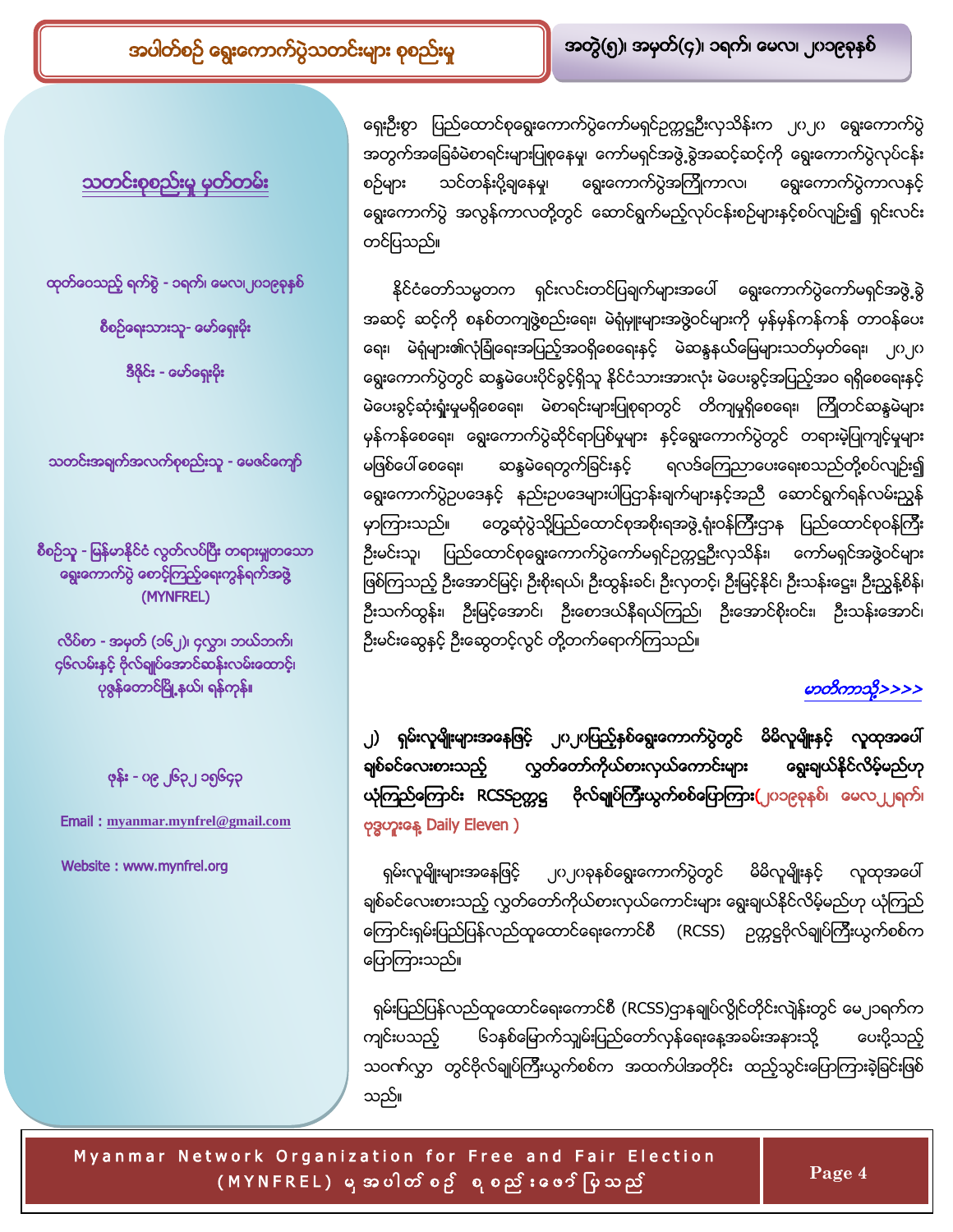မြန်မာနိုင်ငံ လွတ်လပ်ပြီး တရားမှုုတသော I **ျေး**ကောက်ပွဲ တေ**့်ကြည့်ရေးကွန်ရက်အဖွဲ**့ (MYNFREL)

၏

G

"လွတ်လပ်<mark>၍ တရားမျှတသောရွေး</mark>ကောက်ပွဲ မ<mark>ျားဖြင</mark>့် ဒီမိုကရေစီစနစ်ထွန်းကားသော မြန်မာနိုင်ငံ"

### Our Vision

"A state with Thriving Democracy through Free and Fair Elections"

ရည်မှန်းချက်

<mark>"ဒီမိုကရေစီစံနန်းများနှင့်ကိုက်ညီသော ရွေးကောက်ပွဲ</mark> များ ပုံမှန်ကျင်းပနိုင်ရန် ကွန်ရက်ရှိတ်ဆက်ဆောင် ရွက်ခြင်း"

### Our Mission

"Networking to Support for Holding Genuine Elections with Democratic Norms"

``မိမိတို့ပြည်သူလူထုများအား အသိပေးနိုးဆော်လိုသည်မှာ ၂၀၂၀ခုနှစ်တွင် ရွေးကောက်ပွဲ တွင် ထပ်မံရောက်ရှိလာတော့မည်ဖြစ်သဖြင့် ၂၀၁၀ခုနှစ် နှင့် ၂၀၁၅ခုနှစ် ရွေးကောက်ပွဲမှ အတွေအကြုံများရရှိထားခဲ့ကြပြီးဖြစ်သဖြင့် ပြည်သူများကိုယ်စားလွှတ်တော်တွင်း၌သွား ရောက်ကိုယ်စားပြုပေးမည့် မိမိလူမျိုးနင့်လူထုအပေါ် ချစ်ခင်လေးစားသည့်လွှတ်တော် ကိုယ်စားလှယ်ကောင်းအားရွေးချယ်နိုင်လိမ့်မည်ဟု ယုံကြည်ပါသည်။ လွန်ခဲ့သည့်အစိုးရ နှစ်ဆက်တွင် မိမိတို့ ရှမ်းပြည်အတွက်နှင့် ရှမ်းပြည်ပြည်သူလူထုများအတွက် မယ်မယ်ရရ စွမ်းဆောင်နိုင်ခဲ့ခြင်းမရှိပေ။ လွှတ်တော်တွင်း၌ လူပြည့်ရုံမျှသာဖြစ်ခဲ့သည်″ဟု RCSSဉတ္တဋ္ဌ ဗိုလ်ချုပ်ကြီးယွက်စစ်က ပြော ကြားသည်။

T

ထို့ပြင်လွှတ်တော်ကိုယ်စားလှယ်ဆိုသည်မှာ နိုင်ငံတော်အခြေခံဥပဒေများအား သုံးသပ်ခြင်း၊ ပြုပြင်ခြင်းနှင့် အကောင်အထည်ဖော်ခြင်း၊ လူထုကိုယ်စားပြုပေးခြင်း၊ လူထုအရေး လူမျိုး တိုးတက်ရေးအတွက် ကြိုးပမ်းဆောင်ရွက်ပေးခြင်းနှင့် တိုင်းပြည်တိုးတက်ကြီးပွားစေရန် ကြိုးပမ်းဆောင်ရွက်ခြင်းစသည့် တာဝန်များရှိကြောင်း၊ ထို့ကြောင့် ကိုယ်ကျိုးကြည့်သည့် သူအား မိမိတို့ပြည်သူများ၏ လူထုကိုယ်စားများအဖြစ် မရွေးချယ်ကြရန် တိုက်တွန်းနိုးဆော် ကြောင်း RCSS ဥက္ကဋ္ဌဗိုလ်ချုပ်ကြီးယွက်စစ်က ပေးပို့သည့်သဝက်လွှာတွင်ဖော်ပြထားသည်။

ဆက်လက်၍ မိမိတို့ရှမ်းပြည်အတွက်အနာဂတ်နိုင်ငံရေးအတွက် ပြည်သူလူထုများကပြုပြင်၊ ချစ်ခင်၊ စည်းလုံး၊ ကူညီဆိုသည့်အချက်များအပေါ်ရပ်တည်ပြီး မိမိတို့၏အမျိုးသားရေး၊ တိုင်းပြည်အရေး၊ ဘာသာယဉ်ကျေးမှုအရေးနှင့် သာသနာရေးအတွက် ကြိုးပမ်းဆောင်ရွက် သွားကြရန်တိုက်တွန်းနိုးဆော်ကြောင်း၊ မိမိတို့ရှမ်းစာပေအား သင်ကြားကြခြင်း၊ ရှမ်းသမိုင်း အားလေ့လာခြင်း၊ ရှမ်းယဉ်ကျေးမှုထုံးတမ်းအစဉ်အလာ တိုးတက်မြင့်မားစေရန် ကြိုးပမ်း ဆောင်ရွက်ခြင်းနှင့် တိုင်းတစ်ပါးကဲ့သို့ မိမိတို့ရှမ်းစာပေသည်လည်း တတ္တသိုလ်အဆင့်အတန်း အထိတိုးတက်စေရန် ကြိုးပမ်းဆောင်ရွက်ကြရမည်ဖြစ်ကြောင်း ဗိုလ်ချုပ်ကြီးယွက်စစ်က ပြော ကြားသည်။

ထို့ပြင် မိမိတို့ရှမ်းပြည်ပြန်လည်ထူထောင်ရေးကောင်စီ/ ရှမ်းပြည်တပ်မတော် (RCSS/SSA) အနေဖြင့်နိုင်ငံတော်အစိုးရနှင့် တစ်နိုင်ငံလုံးပစ်ခတ်တိုက်ခိုက်မှုရပ်စဲရေး သဘောတူစာချုပ် (NCA) အားလက်မှတ်ရေးထိုးကာ ငြိမ်းချမ်းရေးဖော်ဆောင်နေသည့် အဖွဲ့အစည်းတစ်ရပ် ဖြစ်ကြောင်း၊ RCSS/SSA သည်ပြည်သူလူထုများငြိမ်းချမ်းရေးသို့ လျှောက်လှမ်းနိုင်စေရန် တံတားခင်းပေးခြင်းပင်ဖြစ်ကြောင်း၊ မိမိတို့ရှမ်းပြည်အမျိုးသားများ ငြိမ်းချမ်းရေးသို့လျှောက် လှမ်းနိုင်စေရန် ပြည်သူလူထုများအနေဖြင့် တာဝန်သုံးရပ်ရှိကြောင်း၊ ယင်းတာဝန်သုံးရပ်မှာ (၁) အစိုးရ၊ တပ်မတော်နှင့် အဖွဲ့အစည်းတိုင်း၏ NCAသဘောတူညီချက်များအပေါ် လိုက်နာခြင်း ရှိမရှိလေ့လာသုံးသပ် ပေးကြရမည်ဖြစ်ကြောင်း၊ (၂) မိမိတို့ရှမ်းစာပေ၊ ယဉ်ကျေးမှုနှင့်ထုံးတမ်း အစဉ်အလာများ တိုးတက်မြင့်မားအောင်ကြိုးပမ်းဆောင်ရွက်ကြရမည် ဖြစ်ကြောင်း (၃) နိုင်ငံရေးဆွေးနွေးပွဲတွင်ပြည်သူလူထုများ ပါဝင်လာကြရမည်ဖြစ်ပြီး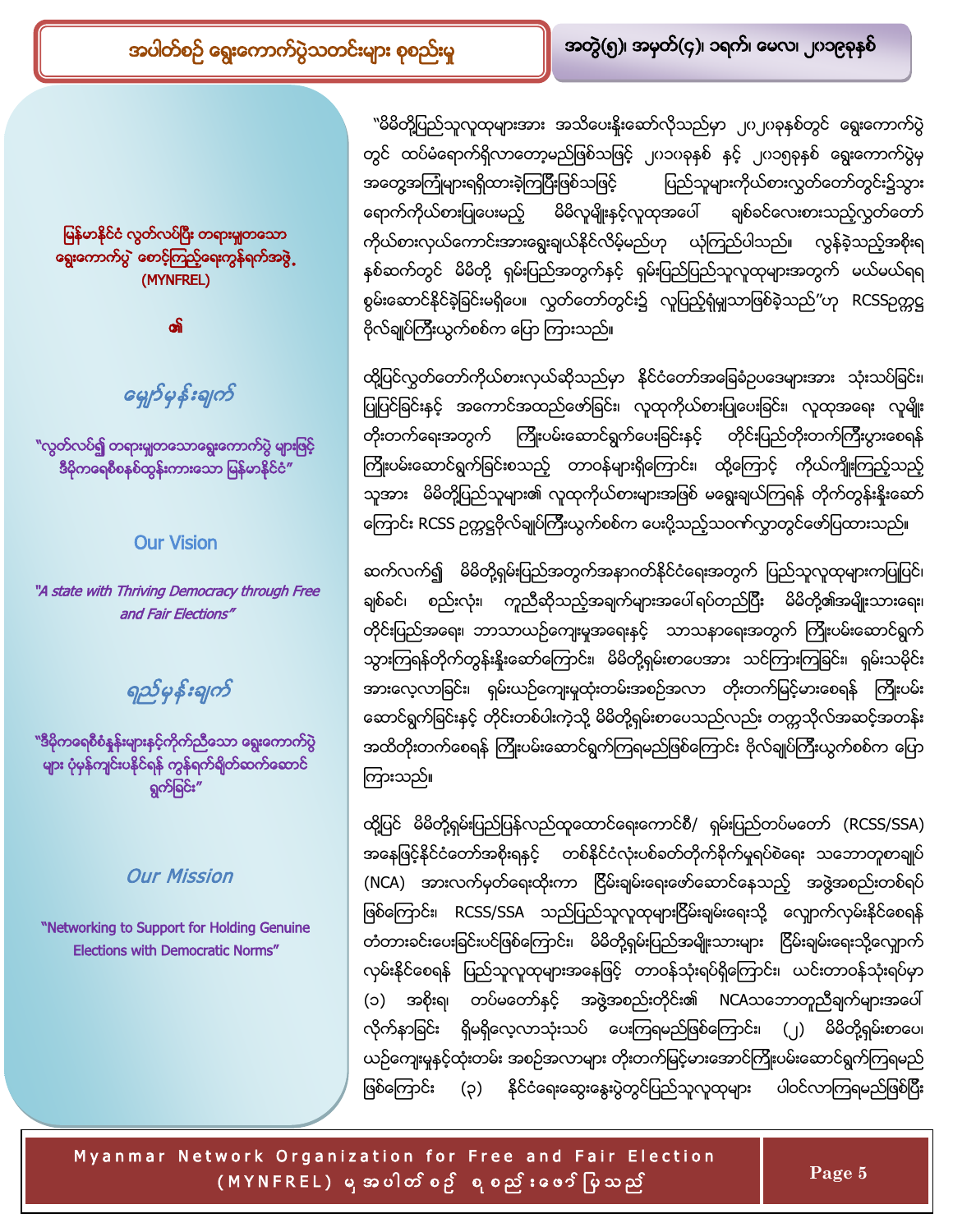<u>သတင်းစုစည်းမှု မှတ်တမ်း</u>

<span id="page-5-0"></span>ထုတ်ဝေသည့် ရက်စွဲ - ၁ရက်၊ မေလ၊၂၀၁၉ခုနှစ်

စီစဉ်ရေးသားသူ- မော်ရှေးမိုး

ဒီဇိုင်း - မော်ရှေးမိုး

သတင်းအချက်အလက်စုစည်းသူ - မေဇင်ကျော်

စီစဉ်သူ - မြန်မာနိုင်ငံ လွတ်လပ်ပြီး တရားမှုုတသော ရွေးကောက်ပွဲ စောင့်ကြည့်ရေးကွန်ရက်အဖွဲ့ (MYNFREL)

လိပ်စာ - <mark>အမှတ် (၁၆၂)၊</mark> ၄လွှာ၊ ဘယ်ဘက်၊ ၄၆လမ်းနှင့် ဗိုလ်ချုပ်အောင်ဆန်းလမ်းထောင့်၊ ပုဇွန်တောင်မြို့နယ်၊ ရန်ကုန်။

ဖုန်း - ၀၉ ၂၆၃၂ ၁၅၆၄၃

Email : **[myanmar.mynfrel@gmail.com](mailto:Myanmar.mynfrel@gmail.com)**

Website : www.mynfrel.org

ငြိမ်းချမ်းရေးဖော်ဆောင်ရေးနှင့် မိမိတို့၏အမျိုးသားစည်းလုံးညီညွှတ်ရေး စသည့်အချက်များ သည် ငြိမ်းချမ်းရေးဖော်ဆောင်ရေးအတွက် လုပ်ငန်းတာဝန်များပင်ဖြစ်ကြောင်း ဖော်ပြထား သည်။

T

မာတိကာသို့>>>>

# ၃) ရန်ကုန်တိုင်းဒေသကြီးရှိ ဆိပ်ကမ်းမြို့နယ်အား သီးခြားမြို့နယ်တစ်ခုအဖြစ် မထားဘဲ နိုးစပ်သည့်မြို့နယ်တွင်၂၀၂၀ပြည့်နှစ်မတိုင်မီ ပေါင်းထည့်ရန်စီစဉ်ထားဟုဆို (၂၀၁၉ခုနှစ်၊ မေလ၂၃ရက် (ကြာသပတေးနေ့)၊ စာမျက်နှာ၄၊ Daily Eleven)

ရန်ကုန်တိုင်းဒေသကြီးရှိဆိပ်ကမ်းမြို့နယ်အား သီးခြားနယ်တစ်ခုအဖြစ် မထားဘဲနီးစပ်သည့် မြို့နယ်တွင် ၂ဂ၂ဂပြည့်နှစ်မတိုင်မီ ပေါင်းထည့်ရန်စီစဉ်ထားကြောင်း ဗိုလ်တထောင်မြို့နယ် l ပြည့်သူ့လွှတ်တော်ကိုယ်စားလှယ်ဒေါ် မေစိုးက ပြောကြားသည်။

ဆိပ်ကမ်းမြို့နယ်သည် လူဦးရေ ၂၀၀၀ကျော် ရှိပြီး အများစုမှာ အစိုးရဝန်ထမ်းများ ဖြစ်သည့်အပြင် မဲပေးနိုင်သည့် လူဦးရေရပဂခန့်သာရှိသည့်အတွက် နီးစပ်သည့်မြို့နယ်တွင် ပေါင်းထည့်ရန် စီစဉ်ခြင်းဖြစ်ကြောင်း ဒေါ် မေစိုးကပြောကြားသည်။

ဲကလုံအကြောင်းလဲဆိုတော့အဲဒီမှာတရားဝင်ရှိတဲ့လူက၂ဂဂဂကျော်ပဲရှိတယ်။ မဲပေးတဲ့ လူက၈ပပ လောက်ပဲရှိတယ်။အဲဒါလေးနဲ့တစ်မြို့နယ်ပေါင်းမယ်ဆိုပြီးတော့ လူကြီးတွေက စီစဉ်တာပါ။ တခြားထွေထွေထူးထူးတော့မရှိပါဘူး။ ဒါမျိုးစီစဉ်ထားတာကလည်း ကျွန်မ သိသလောက်ကတော့ ၂၀၁၇၊၂၀၁၈လောက်ကတည်းက စီစဉ်ထားတာပါ။ ကျွန်မထင်တာက တော နှစ်ကုန်ခါနီး ၂၀၂၀မတိုင်ခင်တော့ လုပ်ဖြစ်မယ်ထင်ပါတယ်။ လူဦးရေကလည်း နည်းတယ်။ လူနေထူထပ်တဲ့နေရာလည်းမဟုတ်ဘူး။ အစိုးရဝန်ထမ်းတွေရှိတဲ့ နေရာပဲရှိတယ်။ ဘုရားမှာဆိုလည်း ဗိုလ်တထောင်ဘုရားသာဆိုတယ် ဆိပ်ကမ်းထဲမှာပါတယ်။ကျွန်မကလည်း ဗိုလ်တထောင်ဘုရားမှာ ဂေါပကနာယကဖြစ်တယ်ဆိုတော့ အမြဲတမ်းပဲဘုရားမှာ သွားလာနေ တော့ ဒီနေရာမှာနေတဲ့သူတွေက ဝန်ထမ်းမိသားစုတွေများတယ်။ ဒါကိုသီးခြား ဆိပ်ကမ်း အနေနဲ့မထားဘဲနဲ့ လမ်းပေါ်မှာမူတည်ပြီး ထည့်မယ်လို့ထင်ပါတယ်။ ကျွန်မတို့မြို့နယ်ဆိုရင် ဗိုလ်အောင်ကျော်ရဲ့ဒီဘက်ခြမ်းမှာ ဆုံးသွားတယ်။ ဟိုဘက်ဆိုရင် ကျောက်တံတားမှာထည့် မလား။ လသာထဲမှာထည့်မှာလားဆိုတော့ လူကြီးတွေဘယ်လိုဆုံးဖြတ်မလဲမသိဘူး။ ဒါက ပြည်ထောင်စုဝန်ကြီးဌာနက ဆုံးဖြတ်မှာပါ" ဟုပြည်သူ့လွှတ်တော်ကိုယ်စားလှယ် ဒေါ် မေစိုးက ပြောကြားသည်။

ယင်းဆိပ်ကမ်းမြို့နယ်အား အခြားမြို့နယ်တစ်ခုတွင် ပေါင်းထည့်ရန် စီစဉ်ခြင်းမှာ၂ဂ၁ရေနစ် ကြားဖြတ်ရွေးကောက်ပွဲတွင်NLD ပါတီက မဲရှုံးခဲ့သည့်အတွက်ဖြစ်နိုင်ကြောင်း ဝေဖန်ပြောဆိုမှု များ ရှိနေသော်လည်း ထိုသို့မဟုတ်ကြောင်း ဒေါ် မေစိုးကရှင်းပြသည်။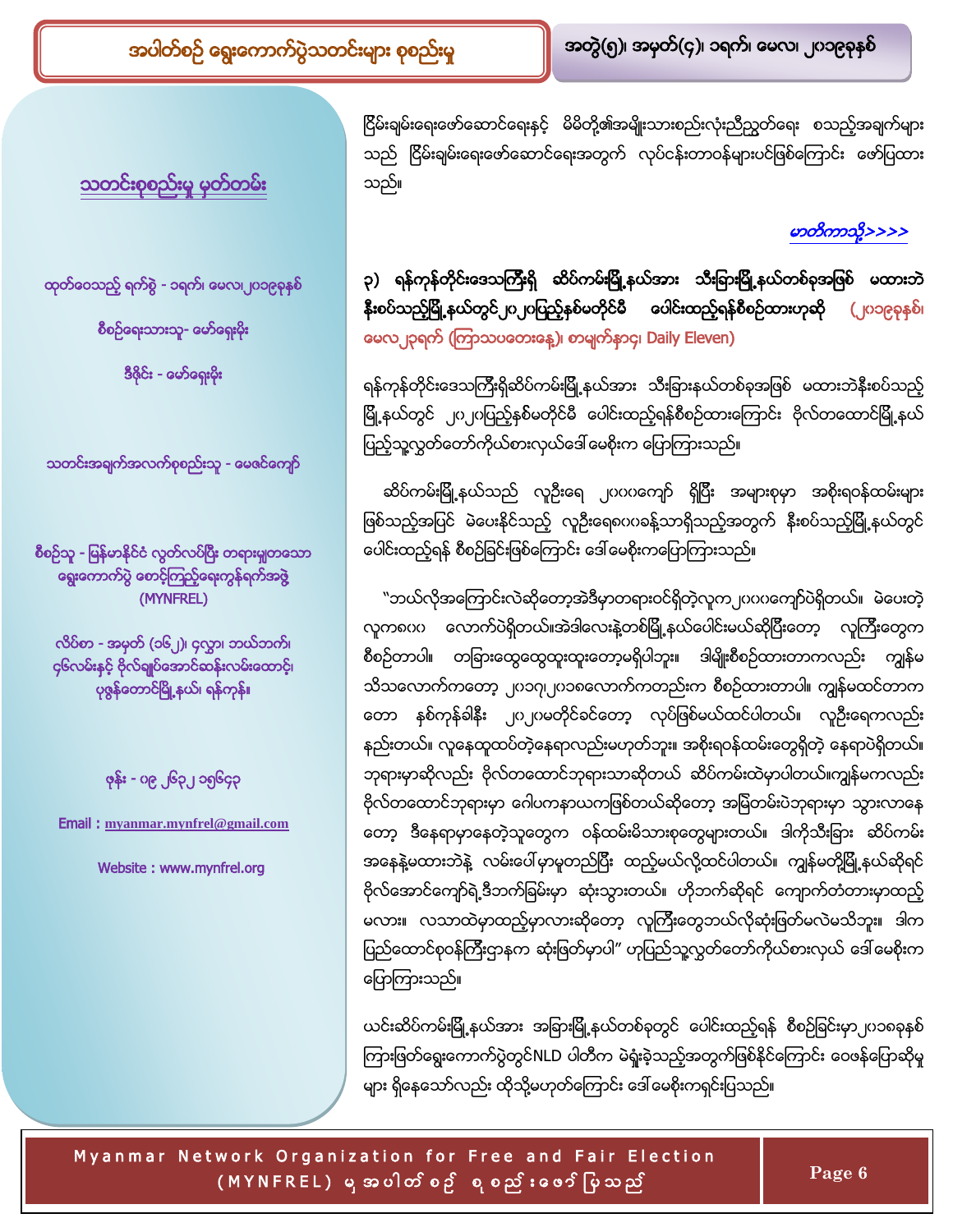အဆိုပါကိစ္စနှင့်ပတ်သက်၍ ပြည်ထောင်စုကြံ့ခိုင်ရေးနှင့်ဖွံဖြိုးရေးပါတီ ပြောရေးဆိုခွင့်ရှိသူ ဦးသိန်းထွန်းဦးအား ဆက်သွယ်မေးမြန်းရာ ``ဒါက ဖြစ်နိုင်တယ်၊ မဖြစ်နိုင်တယ်ဆိုတာ သေချာမလေ့လာရသေးဘူး။မြို့နယ်ပေါင်းထည့်မယ်ဆိုတာကတော့အဖြေက ရှင်းရှင်းလေး ပါ။သူတို့တတွေရှုံးခဲ့တဲ့နယ်မြေကို မရှုံးအော**င်**လို့လုပ်တယ်ဆိုတဲ့သဘောမျိုး သက်ရောက်တဲ့ အပြုအမှုမျိုးကမြန်မြန်ဆန်ဆန်ကြီးလုပ်တော့ ပိုပြီးတော့ပေါ် လွင်တာပေ့ါ″ဟုပြောကြားသည်။

T

၂၀၁၈ခုနှစ်နိုဝင်ဘာ၃ရက်ကကျင်းပခဲ့သည့် ကြားဖြတ်ရွေးကောက်ပွဲတွင် ဆိပ်ကမ်းမဲဆန္ဒနယ် အမှတ်(၂)၌ ကိုယ်စားလှယ်လောင်း ကိုးဦး ပင်ရောက်ယှဉ်ပြိုင်ခဲ့ရာ ပြည်ခိုင်ဖြိုးပါတီက နိုင်လုံမဲ အရေအတွက် ၅၁၄မဲဖြင့် အနိုင်ရရှိခဲ့ခြင်းဖြစ်ပါသည်။

ဆိပ်ကမ်းမဲဆန္ဒနယ်တွင် ဆန္ဒမဲပေးခွင့်ရှိသူ စုစုပေါင်း၁၄၃၄ဦး ရှိသည့်အနက် ၉ပပ ကျော် ဆန္ဒမဲပေးကြရာပြည်ခိုင်ဖြိုးပါတီမှ ကိုယ်စားလှယ်လောင်း ဦးနေမျိုးအောင်က မဲအရေအတွက် ထက်ဝက်ကျော်ဖြင့် အနိုင်ရရှိခဲ့ခြင်းဖြစ်သည်။

ထို့ပြင် ၂၀၁၉ခုနှစ် မတ်၃၁ရက်တွင် ကျင်းပခဲ့သည့် ရန်ကုန်စည်ပင်ရွေးကောက်ပွဲ၌ ကော်မတီဝင်ကိုယ်စားလှယ်ခြောက်ဦးနေရာအားလုံး NLDပါတီအနိုင်ရရှိခဲ့ပြီး ကြားဖြတ် ရွေးကောက်ပွဲတွင် ရှုံးနိမ့်ခဲ့သည့်ဆိပ်ကမ်းမြို့နယ်တွင်မူ မြို့နယ်ကိုယ်စားလှယ် နေရာအားလုံး ဧပြီ၁ရက်က ရန်ကုန်မြို့တော်စည်ပင်သာယာရေးကော်မတီ NLDရှုံးနိမ့်ခဲ့ကြောင်း ရွေးကောက်ပွဲ၏ သတင်းထုတ်ပြန်ချက်အရသိရသည်။

ဆိပ်ကမ်းမြို့နယ် စည်ပင်သာယာရေးကော်မတီဥက္ကဋ္ဌနေရာတွင် NLDပါတီက ဒေါ်အေးယိုမော် က ၂၉၈မဲ သာရရှိခဲ့ပြီး တစ်သီးပုဂ္ဂလိက ကိုယ်စားလှယ် ဦးလှသန်းက၄၂၁ မဲဖြင့် အနိုင်ရရှိခဲ့ကြောင်း၊ ဆိပ်ကမ်းမြို့နယ်ရှိအဖွဲ့ဝင်(၁)နှင့် (၂)နေရာတို့တွင် NLDပါတီက ဝင်ရောက်ယှဉ်ပြိုင်ခဲ့ခြင်းမရှိကြောင်း သိရသည်။

## မာတိကာသို့>>>>

၄) ရွေးကောက်ပွဲကော်မရှင်ဝက်ဘ်ဆိုက်တွင် ပြည်သူ့ပါတီ၏ အချက်အလက်ကို ဝင်ကြည့်ပါက အမည်ဆင်တူယိုးမှား ပါတီတစ်ခု၏ အချက်အလက်ပေါ်ပြည်သူ့ပါတီဝေဇန် (၂၀၁၉ ခုနှစ်၊ မေလ၊ ၂၄ ရက်၊ Daily Eleven စာမျက်နှာ၂

ပြည်ထောင်စုရွေးကောက်ပွဲကော်မရှင်ဝက်ဘ်ဆိုက်တွင် ပြည်သူ့ပါတီ၏အချက်အလက်ကို ဝင်ကြည့်ပါက အမည်ဆင်တူယိုးမှားပါတီတစ်ခု၏ အချက်အလက်အကြောင်းအရာများ ပေါ် လာသည်ကို တွေ့ရှိရသည်ဟုပြည်သူ့ပါတီအထွေထွေအတွင်းရေးမှူး ဦးရဲနိုင်အောင်က မေ၂၃ရက် တွင်ပြောကြားသည်။

Myanmar Network Organization for Free and Fair Election ( M Y N F R E L ) **Page 7**

### မြန်မာနိုင်ငံ လွတ်လပ်ပြီး တရားမှုုတသော ရွေးကောက်ပွဲ စောင့်ကြည့်ရေးကွန်ရက်အဖွဲ့ (MYNFREL)

၏

# G

"လွတ်လပ်<mark>၍ တရားမှုုတသောရွေး</mark>ကောက်ပွဲ မ<mark>ျားဖြင့်</mark> ဒီမိုကရေစီစနစ်ထွန်းကားသော မြန်မာနိုင်ငံ"

# Our Vision

"A state with Thriving Democracy through Free and Fair Elections"

ရည်မှန်းချက်

<mark>"ဒီမိုကရေစီစံနှန်းများနှင့်ကိုက်ညီသော ရွေးကောက်ပွဲ</mark> များ ပုံမှန်ကျင်းပနိုင်ရန် ကွန်ရက်ရိုတ်ဆက်ဆောင် ရွက်ခြင်း"

# <span id="page-6-0"></span>Our Mission

"Networking to Support for Holding Genuine Elections with Democratic Norms"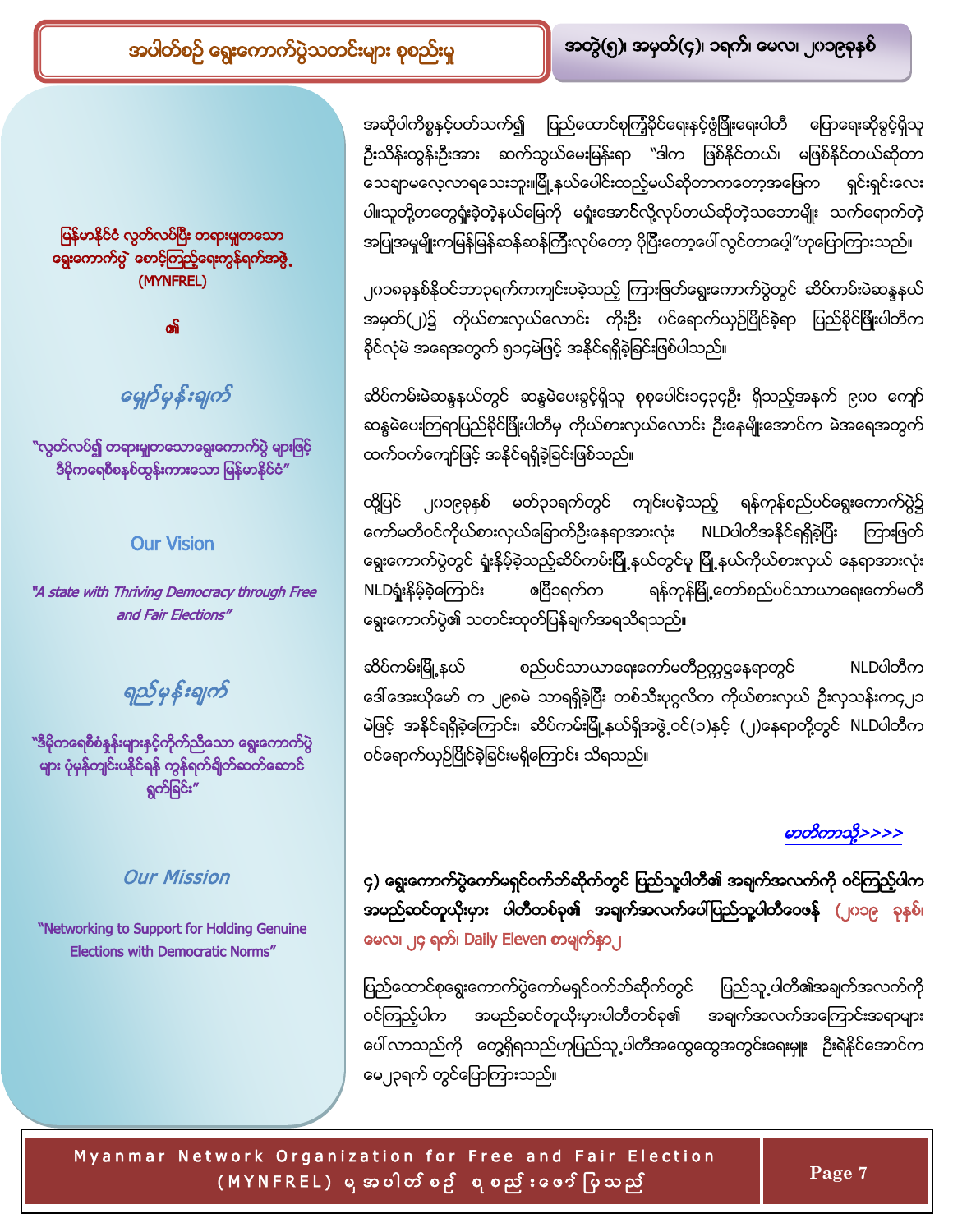<u>သတင်းစုစည်းမှု မှတ်တမ်း</u>

ထုတ်ဝေသည့် ရက်စွဲ - ၁ရက်၊ မေလ၊၂ဂ၁၉ခုနှစ်

စီစဉ်ရေးသားသူ- မော်ရှေးမိုး

ဒီဇိုင်း - မော်ရှေးမိုး

သတင်းအချက်အလက်စုစည်းသူ - မေဇင်ကျော်

စီစဉ်သူ - မြန်မာနိုင်ငံ လွတ်လပ်ပြီး တရားမှုုတသော ရွေးကောက်ပွဲ စောင့်ကြည့်ရေးကွန်ရက်အဖွဲ (MYNFREL)

လိပ်စာ - <mark>အမှတ် (၁၆၂)၊</mark> ၄လွှာ၊ ဘယ်ဘက်၊ ၄၆လမ်းနှင့် ဗိုလ်ချုပ်အောင်ဆန်းလမ်းထောင့်၊ ပုဇွန်တောင်မြို့နယ်၊ ရန်ကုန်၊

ဇုန်း - ၀၉ ၂၆၃၂ ၁၅၆၄၃

Email : **[myanmar.mynfrel@gmail.com](mailto:Myanmar.mynfrel@gmail.com)**

Website : www.mynfrel.org

ပြည်သူ့ပါတီ(The People's Party) ၏မူဝါဒလမ်းစဉ်များအပါအဝင် အချက်အလက် အပြည့်အစုံထည့်သွင်းထားသည့် ပြည်ထောင်စုရွေးကောက်ပွဲကော်မရှင်ဝက်ဘ်ဆိုက် နေရာသို့ဝင်ရာက်လိုက်ပါက လူထုပါတီ (The Party for People)အချက်အလက်များ ကျလာ ခြင်းဖြစ်ကြောင်း ၎င်းကဆိုသည်။

T

``ပြည်ထောင်စုရွေးကောက်ပွဲကော်မရှင်ဆိုတာကကျွန်တော်တို့ တိုင်းပြည်ရဲ့လွတ်လပ်မှုုတတဲ့ ရွေးကောက်ပွဲတွေကျင်းပရေးနဲ့ နိုင်ငံရေးပါတီတွေကိုစနစ်တကျ မှတ်ပုံတင်ရေးပေ့ါဗျာ။ တိုင်းပြည်ဘဣာငွေနဲ့တာဝန်ယူပြီး ဆောင်ရွက်တဲ့အဖွဲ့အစည်းဖြစ်တယ်ပေ့ါဗျာ။ အဲဒီလို အဖွဲ့ အစည်းအနေနဲ့ ဒီနိုင်ငံရေးပါတီတွေရဲ့ အကြောင်အရာကိုတင်တဲ့အခါမှာ ကျွန်တော်တို့ပါတီ ပဲဖြစ်ဖြစ်ပေ့ါဗျာ။ မှန်ကန်အောင်မတင်နိုင်ဘူးဆိုရင်တော့ ဒါသည်တိုင်းပြည်ကို တာဝန်ခံရတဲ့ အဖွဲ့ အစည်းတစ်ရပ်အနေနဲ့တော့ မဖြစ်သင့်ဘူးလို့ ယူဆတယ်"ဟု ဦးရဲနိုင်အောင်က ပြောကြားသည်။

ဦးရဲနိုင်အောင်ပြောကြားချက်အရ The Daily Eleven ကပြည်ထောင်စုရွေးကောက်ပွဲ ကော်မရှင်ဝက်ဘ်ဆိုက်ရှိ ပြည်သူ့ပါတီအချက်အလက်အား ဝင်ရောက်ကြည့်ရှုရာ လူထုပါတီ၏ အချက်အလက်များ ကျလာသည်ကို မေ ၂၃ရက် ညနေ၅နာရီခန့် အထိတွေရှိရသည်။

"ကျွန်တော်တို့သိတာသည် ပြည်သူ့ပါတီလို့ ဝင်ကြည့်တဲ့အခါမှာ လူထုပါတီ ကျလာတယ်။ လူထုပါတီနဲ့ပတ်သက်တာ ကျလာတယ်။ အဲဒီလိုအဖြစ်အပျက်သည် ဘာကြောင့်ဖြစ်တယ် ဆိုတာတော့ ကျွန်တော်တို့လည်းမသိဘူး။ဒါကို ရှင်းလင်းတင်ပြရမှာက UECရဲ့ တာဝန်ဖြစ် တယ်လို့ ကျွန်တော်တို့ကယူဆတယ်"ဟု ပြည်သူ့ပါတီအထွေထွေအတွင်းရေးမှူး ဦးရဲနိုင်အောင် ကပြောကြားသည်။

ယင်းတို့ ပါတီအမည်မှားယွင်းဖော်ပြထားမှုသည် မည်သည့်နေ့ကတည်းကဖြစ်ပေါ်နေသည် ကိုတော့၎င်းအနေဖြင့်အတည်ပြုပေးနိုင်ခြင်းမရှိပေ။

ထိုကဲ့သို့ပြည်သူ့ပါတီ၏အချက်အလက်နေရာတွင် အခြားပါတီတစ်ခု ဖြစ်နေခြင်းအပေါ် ပြည်ထောင်စုရွေးကောက်ပွဲကော်မရှင်ပြောရေးဆိုခွင့်ရှိသူ ဦးမြင့်နိုင်ကို မေ၂၃ရက် ညနေ ၅နာရီ ခန့်အထိဆက်သွယ်ရ ဖုန်းစက်ပိတ်ထားသည့် အတွက်မေးမြန်းနိုင်ခြင်းမရှိခဲ့ပေ။

ဦးကိုကိုကြီးဦးဆောင်သည့်ပြည်သူ့ပါတီသည် ရှစ်လေးလုံးပါတီ၊ ရှစ်လေးလုံး ပြည်သူ့ပါတီ စသည့် အမည်များဖြင့် ဦးစွာမှတ်ပုံတင်ခဲ့ပြီး ရှစ်လေးလုံးဝေါဟာရပေါ် ကန့်ကွက်မှုများရှိသည့် အတွက်ကော်မရှင်က ခွင့်ပြုခဲ့ခြင်းမရှိပေ။

ထို့ကြောင့် ပြည်သူ့ပါတီအမည်ဖြင့်ပြောင်းလဲမှတ်ပုံတင်ခဲ့ပြီး ယင်းအမည်ကို ပြည်ထောင်စု ရွေးကောက်ပွဲကော်မရှင်က ပါတီမှတ်ပုံတင်အမှတ် ၁၁၀ ဖြင့် ၂၀၁၈ခုနှစ် ဩဂုတ်၂၃ရက် တွင်ခွင့်ပြုခဲ့သည်။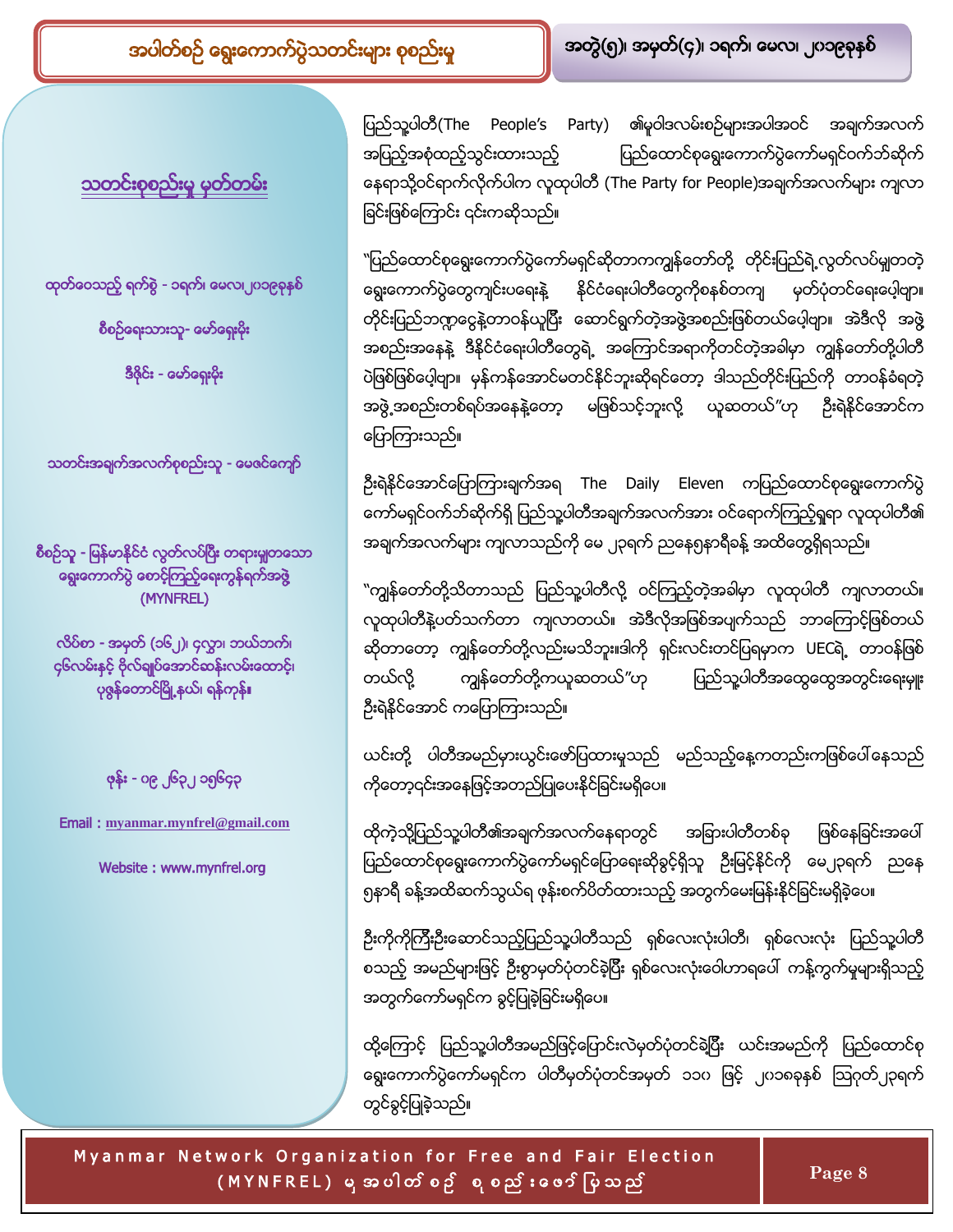မြန်မာနိုင်ငံ လွတ်လပ်ပြီး တရားမှူတသော ရွေးကောက်ပွဲ တေင့်ကြည့်ရေးကွန်ရက်အဖွဲ့ (MYNFREL)

၏

<span id="page-8-0"></span>G

"လွတ်လပ်<mark>၍</mark> တရားမျှတသောရွေးကောက်ပွဲ များဖြင့် ဒီမိုကရေစီစနစ်ထွန်းကားသော မြန်မာနိုင်ငံ"

### Our Vision

"A state with Thriving Democracy through Free and Fair Elections"

ရည်မှန်းချက်

"ဒီမိုကရေစီစံနှန်းများနှင့်ကိုက်ညီသော ရွေးကောက်ပွဲ <mark>များ ပုံမှန်ကျင်းပနိုင်ရန် ကွန်ရက်ရိ</mark>ုတ်ဆက်ဆောင် ရွက်ခြင်း"

### Our Mission

"Networking to Support for Holding Genuine Elections with Democratic Norms"

လူထုပါတီသည် ယခင်ကစေ့စပ်ညှိနှိုင်းရေးနှင့် တည်ငြိမ်အေးချမ်းရေးပါတီအမည်ဖြင့် ၂၀၁၅ ခုနှစ် ဇူလိုင်၂၃ရက်တွင် ပြည်ထောင်စုရွေးကောက်ပွဲကော်မရှင်ထံမှ ပါတီမှတ်ပုံတင်ရရှိထား သည့် ပါတီဖြစ်ပါသည်။

T

ထို့နောက်လူထုပါတီဖြင့်အမည်ပြောင်းလဲအသုံးပြုရန် တင်ပြလာမှုအပေါ် ယခုလ၂ရက်တွင် ကော်မရှင်အနေဖြင့် ခွင့်ပြုထားခြင်းဖြစ်သည်။

### မာတိကာသို့>>>>

### ကိစ္စရပ်များအတွက် ပြည်ထောင်စုရွေးကောက်ပွဲကော်မရှင် ရွေးကောက်ပွဲဆိုင်ရာ ၅ နှင့်တွေ့ ဆုံဆွေးနွေးလိုကြောင်း ပြည်နိုင်မြိုးပါတီအပါအဝင် နိုင်ငံရေးပါတီ၂၆ပါတီ အိတ်ဗွင့် <mark>ပေးစာ ပေးပို့တောင်းဆို(</mark>၂၀၁၉ခုနှစ်၊ မေလ၂ရေက်၊ (အင်္ဂါနေ့)၊ Daily Eleven )

ရွေးကောက်ပွဲဆိုင်ရာကိစ္စရပ်များအတွက် ပြည်ထောင်စုရွေးကောက်ပွဲကော်မရှင်နှင့် တွေ့ဆုံဆွေးနွေးလိုကြောင်း ပြည်ထောင်စုကြံ့ခိုင်ရေးနှင့်ဖွံ့ဖြိုးရေးပါတီ အပါအဝင် နိုင်ငံရေး ပါတီ၂၆ပါတီ တောင်းဆိုသည်။

မေ၂၃ရက်နေ့စွဲဖြင့် အချက်ကိုးချက်ပါ အိတ်ဖွင့်ပေးစာ ပေးပို့တောင်းဆိုခဲ့ခြင်းဖြစ်ပြီး ထိုသို့ ပေးတောင်းဆိုခဲ့ကြောင်းကို ပြည်ခိုင်ဖြိုးပါတီ၏ ဖေ့စ်ဘွတ်စာမျက်နာတွင် မေ၂၆ရက်က ဖော်ပြ သည်။

လက်ရှိ တည်ဆဲရွေးကောက် ကော်မရှင်အနေဖြင့် သက်တမ်းသုံးနှစ်အတွင်း နိုင်ငံရေးပါတီများ နှင့် သုံးကြိမ်သောတွေ့ဆုံခဲ့ပြီး ယင်းသို့တွေ့ဆုံရာတွင်လည်း အပြန်အလှန်ဆွေးနွေးချိန် လုံလောက်မှုမရှိသည့်အတွက် အရိုန်လုံလောက်စွာ မျက်နာချင်းဆိုင် ဆွေးနွေးလိုပါ၍ သင့်လျော်သောအချိန်ကာလတစ်ခု သတ်မှတ်စီစဉ်ပေးရန် အိတ်ဖွင့်ပေးစာတွင် ဖော်ပြပါရှိ သည်။

``လွတ်လပ်ပြီး တရားမျှတတဲ့ရွေးကောက်ပွဲဖြစ်ဖို့ဆိုတဲ့ဟာက နိုင်ငံရေးပါတီတွေရဲ့ တောင်းဆို ချက်၊ လိုလားချက်၊ ညှိနှိုင်းချက်ပေ့ါနော်။ ဒီဟာတွေသည် ပြည်ထောင်စုရွေးကောက်ပွဲ ကော်မရှင်နဲ့ တစ်သွေးတည်းတစ်သားတည်းထိတွေ့ပြီးတော့ ညှိနှိုင်းဆောင်ရွက်နေကြရမယ့် ကိစ္စဖြစ်တယ်။ အခုတော့ ဒီကော်မရှင်ရဲ့ သက်တမ်းသုံးနှစ်ကျော်အတွင်းမှာ သုံးကြိမ်တည်း ဆို တော့ အလွန်အင်မတန်မှလည်းနည်းတယ်။ တွေ့ခဲ့တဲ့သုံးကြိမ်ကလည်း နေ့တစ်ပိုင်းပဲတွေ့ခဲ့ ရတယ်။ သူတို့ပြောတဲ့ဟာကို အဓိကနားထောင်ခဲ့ရပြီးတော့ မိမိတို့ပါတီတွေဘက်ကတင်ပြမှုက အရိန်အင်မတန်မှ နည်းပါးတယ်။ ဒါကြောင့်မို့အခု အချိန်အတိုင်း အတာတစ်ခုပေးပြီးတဲ့အခါကျတော့ တွေ့ဆုံမှုကလုံလောက်တဲ့ သင့်တင့်တဲ့ရက်မှာ နိုင်ငံရေးပါတီတွေနဲ့ မျက်နှာချင်းဆိုင် တွေ့ဆုံပြီးတော့ဆွေးနွေးဖို့အတွက်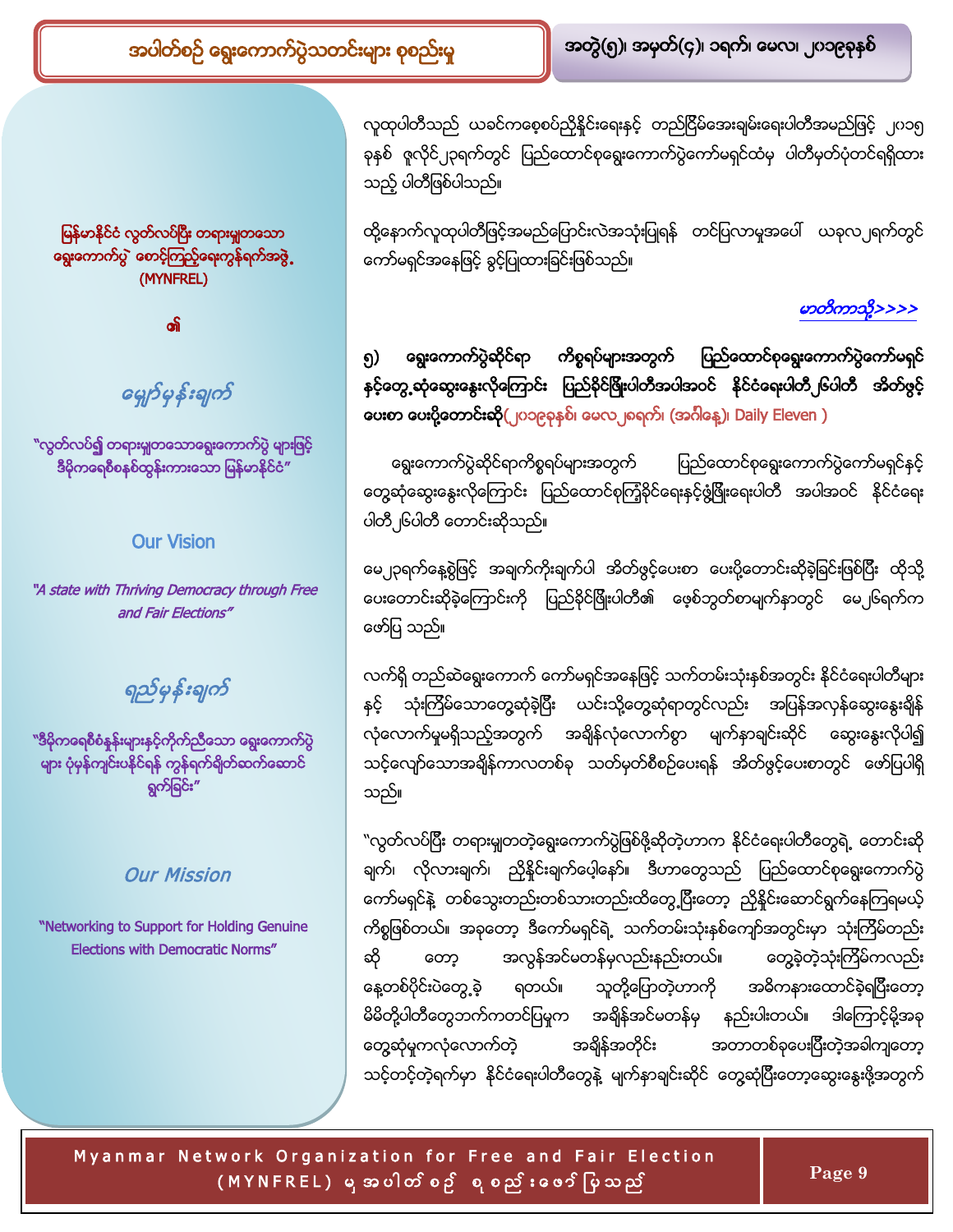<u>သတင်းစုစည်းမှု မှတ်တမ်း</u>

ထုတ်ဝေသည့် ရက်စွဲ - ၁ရက်၊ မေလ၊၂ဂ၁၉ခုနှစ် စီစဉ်ရေးသားသူ- မော်ရှေ<mark>းမိုး</mark>

ဒီဇိုင်း - မော်ရှေးမိုး

သတင်းအချက်အလက်စုစည်းသူ - <mark>ဖေ</mark>ဇင်ကျော်

စီစဉ်သူ - မြန်မာနိုင်ငံ လွတ်လပ်ပြီး တရားမှုုတသော ရွေးကောက်ပွဲ စောင့်ကြည့်ရေးကွန်ရက်အဖွဲ (MYNFREL)

လိပ်စာ - <mark>အမှတ် (၁၆၂)၊</mark> ၄လွှာ၊ ဘယ်ဘက်၊ ၄၆လမ်းနှင့် ဗိုလ်ချုပ်အောင်ဆန်းလမ်းထောင့်၊ ပုဇွန်တောင်မြို့နယ်၊ ရန်ကုန်။

<mark>ဖုန်း -</mark> ၀၉ ၂၆၃၂ ၁၅၆၄၃

Email : **[myanmar.mynfrel@gmail.com](mailto:Myanmar.mynfrel@gmail.com)**

<span id="page-9-0"></span>Website : www.mynfrel.org

အခုလိုတောင်းဆိုထားခြင်းဖြစ်ပါတယ်" ဟုပြည်ခိုင်ဖြိုးပါတီ ပြောရေးဆိုခွင့်ရှိသူ ဦးသိန်းထွန်းဦးက ပြောကြားသည်။

T

ရွေးကောက်ပွဲကော်မရှင်နှင့် တွေ့ဆုံဆွေးနွေးလိုကြောင်းအိတ်ဖွင့်ပေးစာတွင် ပါဝင်သော ပါတီအများစုမှာ နိုင်ငံရေး၊ စီးပွားရေးရာကိစ္စရပ်များအတွက် ပြည်ခိုင်ဖြိုးပါတီနှင့်ပူးတွဲ သဘောထား ထုတ်ပြန်လေ့ရှိသည့် နိုင်ငံရေးပါတီများဖြစ်ကြသည်။

တိုင်းရင်းသားစည်းလုံးညီညွတ်ရေးပါတီ၊ အမျိုးသားဒီမိုကရေစီပါတီသစ်၊ အမျိုးသားတိုးတက် ရေးပါတီ(မြန်မာ)၊ ခေတ်သစ်ပြည်သူ့ပါတီ၊ အမျိုးသားနိုင်ငံရေးမဟာမိတ်များအဖွဲ့ချုပ်ပါတီ၊ မတူကွဲပြားခြင်းနှင့်ငြိမ်းချမ်းရေးပါတီ၊ မြန်မာအမျိုးသားကွန်ဂရက်ပါတီနှင့် တိုင်းရင်းသားပါတီ အချို့ပါဝင်သည်။

ကိုယ်စားလှယ်လောင်းအရည်အချင်းသတ်မှတ်ချက်၊ တရားမဲ့ပြုကျင့်မှု၊ အရည်အချင်း ပျက်ယွင်းမှု ဆိုင်ရာကိစ္စရပ်များ၊ ဆန္ဒမဲပေးသည့်နည်းလမ်း၊ ဆန္ဒမဲပေးပိုင်ခွင့်ရှိသူရာခိုင်နှုန်း၊ မဲဆန္ဒရှင်စိစစ်ရေးလုပ်ထုံးလုပ်နည်းနှင့် ဆန္ဒမဲဖွင့်ဖောက်ရေတွက် မှတ်တမ်းတင်ခြင်းဆိုင်ရာ တို့နှင့်ပတ်သက်ပြီးဆွေးနွေးရန်၊ အကြံပြုရန်ရှိနေသည်ဟု နိုင်ငံရေးပါတီ၂၆ပါတီကဆိုသည်။

ကော်မရှင်၏နိုင်ငံရေးပါတီများနှင့် တွေ့ဆုံဆွေးနွေးသည့် အကြိမ်ရေနည်းခြင်းအပါအဝင် ၂ဂ၁၅ အထွေထွေရွေးကောက်ပွဲ၊ ၂ဂ၁ဂုနှင့်၂ဂ<mark>၁ရကြားဖြတ်ရွေးကောက်ပွဲအပြီး အငြင်းပွား</mark>မှု များတွင် အာကာရပါတီဘက်က အမှုအားလုံးအနိုင်ရသည့်၊ နိုင်ငံရေးပါတီများ၏ သဘောထား ထုတ်ပြန်ချက်များအပေါ် ကော်မရှင်၏တုံ့ပြန်မှုမှာ အားရကျေနပ်ဖွယ်မရှိခြင်း စသည့် အကြောင်းအရာများလည်းပါဝင်သည်။

ယင်းသို့ အိတ်ဖွင့်ပေးစာပေးပို့တောင်းဆိုချက်နှင့် ပတ်သက်ပြီး ပြည်ထောင်စုရွေးကောက်ပွဲ ကော်မရှင် ပြောရေးဆိုခွင့်ရှိသူဉီးမြင့်နိုင်ကိုမေ၂ဂုရက် မွန်းလွဲပိုင်းက ဆက်သွယ် မေးမြန်းရာ ″အဲ့ဒီစာက ကျွန်တော်ိတော့မဖတ်ရသေးဘူး။ အစည်းအဝေးကိုတော့တင်မယ်နဲ့ တူပါတယ်။ စာကတော့ရောက်ချင်ရောက်နေမယ်။ ကျွန်တော်တို့အစည်းအဝေးမှာ တင်ပြလာတာမရှိသေး ဘူးပေ့ါ။ အဲဒါကြောင့်လက်ရှိမှာတော့ ဒါနဲ့ပတ်သက်ပြီးမှတ်ချက်မပေးနိုင်သေးပါဘူး" ဟု ပြော ကြားသည်။

## မာတိကာသို့>>>>

၆) ပြည်ထောင်စုရွေးကောက်ပွဲကော်မရှင် ဉတ္တဋ္ဌဦးလှသိန်း IFES၊ Hornbillနှင့် MYNFRELအဖွဲ့တို့မှ ကိုယ်စားလှယ်များအား လက်ခံတွေ့ဆုံ (၂၀၁၉ခုနှစ်၊ မေ၃၀ရက်၊ ကြာသပတေးနေ့၊ အတွဲ(၅၈)၊ အမှတ်(၂၄၂)၊ စာမျက်နာ၅)